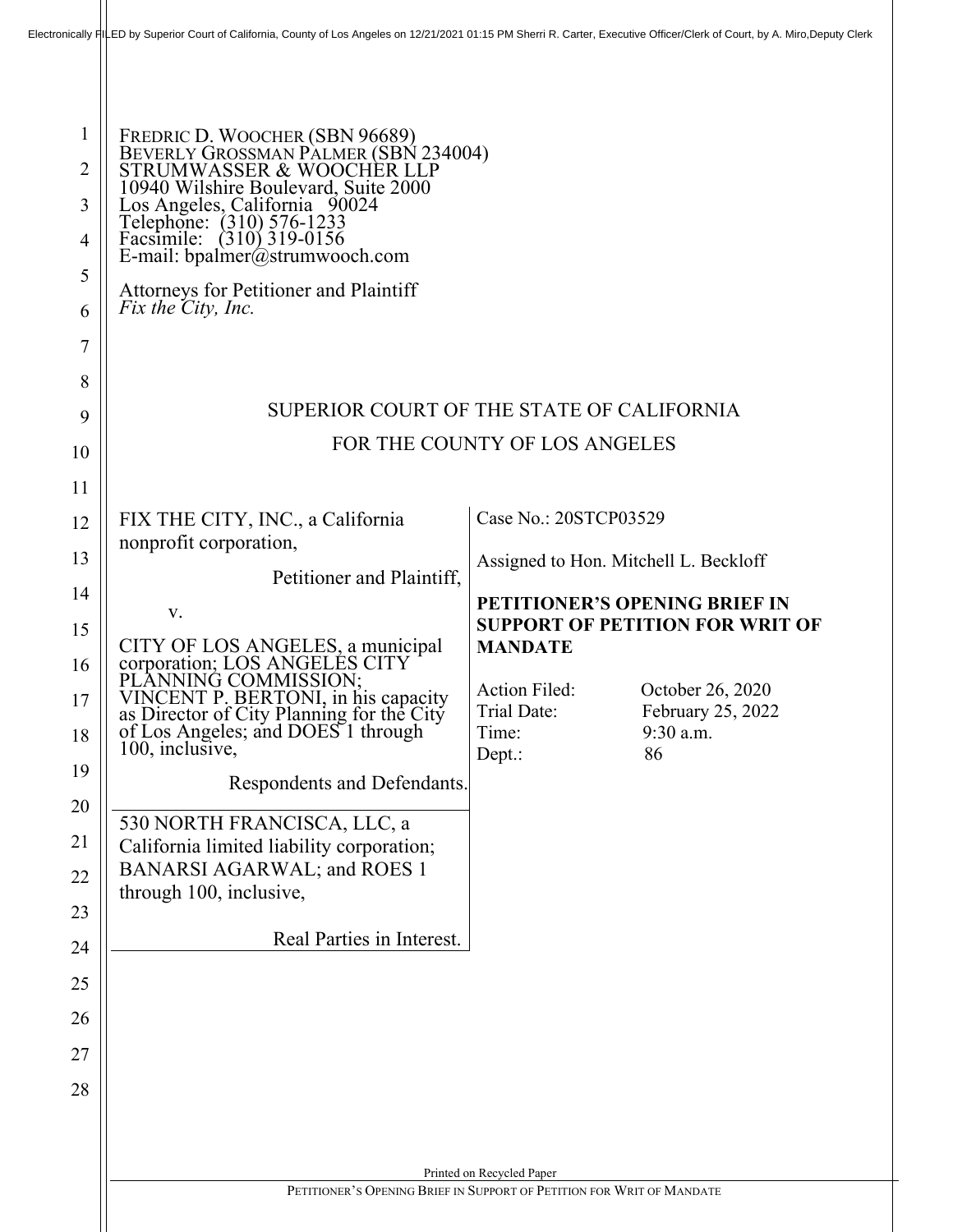1 2 3

4

5

6

7

8

### **INTRODUCTION**

At issue in this case, which has been related to Petitioner Fix the City, Inc.'s ("Petitioner's") other challenges to Respondents City of Los Angeles and the Los Angeles City Planning Commission's ("Respondents'" or "the City's") adoption of the Transit Oriented Communities Guidelines, are multiple violations of a specific plan and a *loss* (rather than gain) of affordable units, in violation of city and state laws. Real Parties in Interest 530 North Francisca, LLC and Banarsi Agarwal's ("Real Parties'") 10-unit apartment project is located at 10757-10759 West Wilkins Avenue, in the City of Los Angeles ("the Project").<sup>[1](#page-1-0)</sup> The area in which the Project is located is governed by the Westwood Community Multi-Family Specific Plan ("Specific Plan"), that was designed to comprehensively regulate development in this area of the Westwood neighborhood to ensure that new multi-family development would reflect the scale and development patterns of existing development and transition from the high-rise Wilshire Regional Center and Wilshire Corridor. (See Petitioner's Request for Judicial Notice, Exh. 1.)

The Project received several incentives that allow development in excess of the limitations and requirements of the Specific Plan, even though City law makes clear that the provisions of any specific plan prevail over conflicting requirements in City ordinances. Moreover, the Project provided an insufficient number of affordable units under state laws governing density bonuses that apply where existing Rent-Stabilized housing is being replaced by new market-rate housing. For these reasons, the Project's entitlements were issued in error and must be rescinded.

## **STATEMENT OF FACTS The 10757-10759 West Wilkins Avenue Project**

The Project consists of a 5-story, 10-unit apartment building, including 2 units designated for very low-income households (but not as replacement units under the City's rent control ordinance) and [2](#page-1-1)1 parking spaces.  $(AR0548.)^2$  It is located on roughly 9,800 square feet of property at 10757-10759

<span id="page-1-1"></span>28  $2 \text{ A smaller, earlier project was denied by the Westside Area Planning Commission in 2004 (See) }$ AR0322.) Around this time, tenants were displaced. Eventually, new tenants moved into the three units that were registered with HCID as Rent Stabilized and not exempt.

<span id="page-1-0"></span> $<sup>1</sup>$  The parties have stipulated, and the Court has ordered, that the Court's August 9, 2020 Order</sup> regarding the legal issues associated with the Transit Oriented Communities Guidelines shall apply to this case, so Petitioner will incorporate by reference those arguments solely for the purpose of preserving those issues for a possible appeal.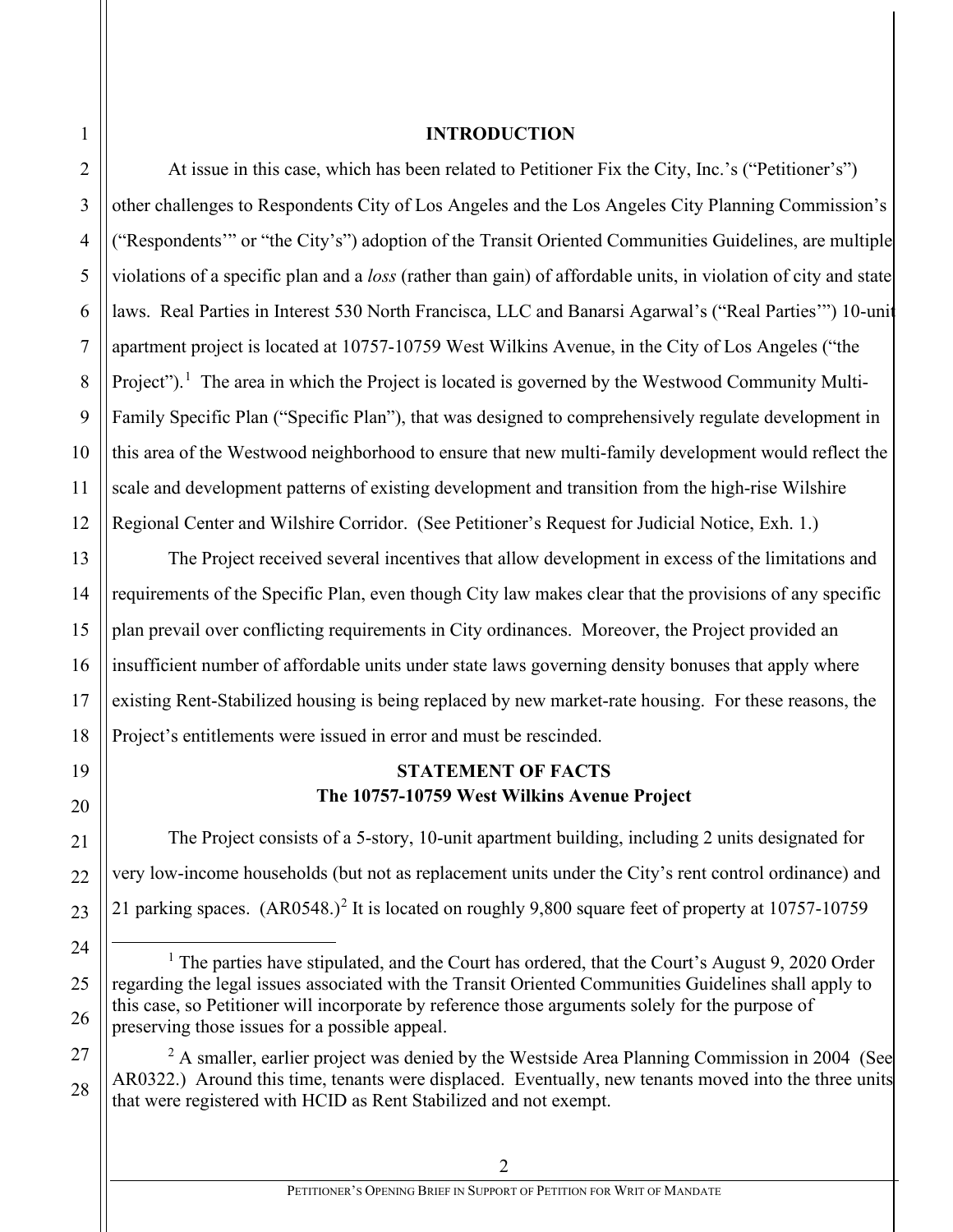West Wilkins Avenue in the City of Los Angeles, around the corner from both St. Paul the Apostle Church and the Mormon Temple. (AR0556.) On the application, Real Parties reported that the lot contained "three units- apartment complex." (AR0011.) City records show that these three units were built in 1937 and were subject to the City's Rent-Stabilization Ordinance ("RSO") without any exemptions. (AR0039-40, AR0244.) The units were to be demolished as a result of the project. (AR0030-31.)

The zoning for the Project is RD1.5-1. (AR0556.) Under that zoning, a maximum density of 6 residential units is permitted. (AR0557 [base density is 6.55 but under TOC program, rounds up to 7].) The Project abuts R1-1 zoned properties to the north and northeast which are developed with single family homes (AR0042, AR0556) and properties abutting the Project that are zoned RD1.5-1, and developed with two-story multi-family apartment complexes. (AR0042, AR0045-46, AR0556.) Properties across the street and to the west are zoned RD1.5-1 and developed with single-family residences and single, two, and three-story multi-family residences. (*Ibid.*)

The Project is located in an area of the City subject to a specific plan, adopted as an ordinance by the City Council pursuant to Los Angeles Municipal Code section 11.5.7. (AR0556.) The Westwood Community Multi-Family Specific Plan ("Specific Plan") was developed in order to create a transition between the high-rise Westwood Regional Center and the Wilshire Corridor, and the adjacent singlefamily neighborhood. The Specific Plan states among its purposes that the plan will "establish<sup>[]</sup> coordinated and comprehensible standards for parking, height, design, building massing, open space and landscaping for new projects in the area;" and "to enhance the aesthetic qualities of multiple-family residential development so that it is more harmonious with adjacent single-family neighborhoods," and "to adequately buffer single-family residential uses from adjacent multiple-family residential development to the greatest extent feasible."

Because the Project site contained a zoning condition requiring review by the Westwood Community Design Review Board (DRB), the approval of the Project commenced with a hearing by the DRB on August 21, 2019. (AR0566, AR0092.) Fix the City provided written comments to the assigned Planner and requested their distribution to the members of the DRB. (AR0097-100.) Fix the City's comments pointed out, among other things, that the Project did not conform to the Westwood Multi-

1

3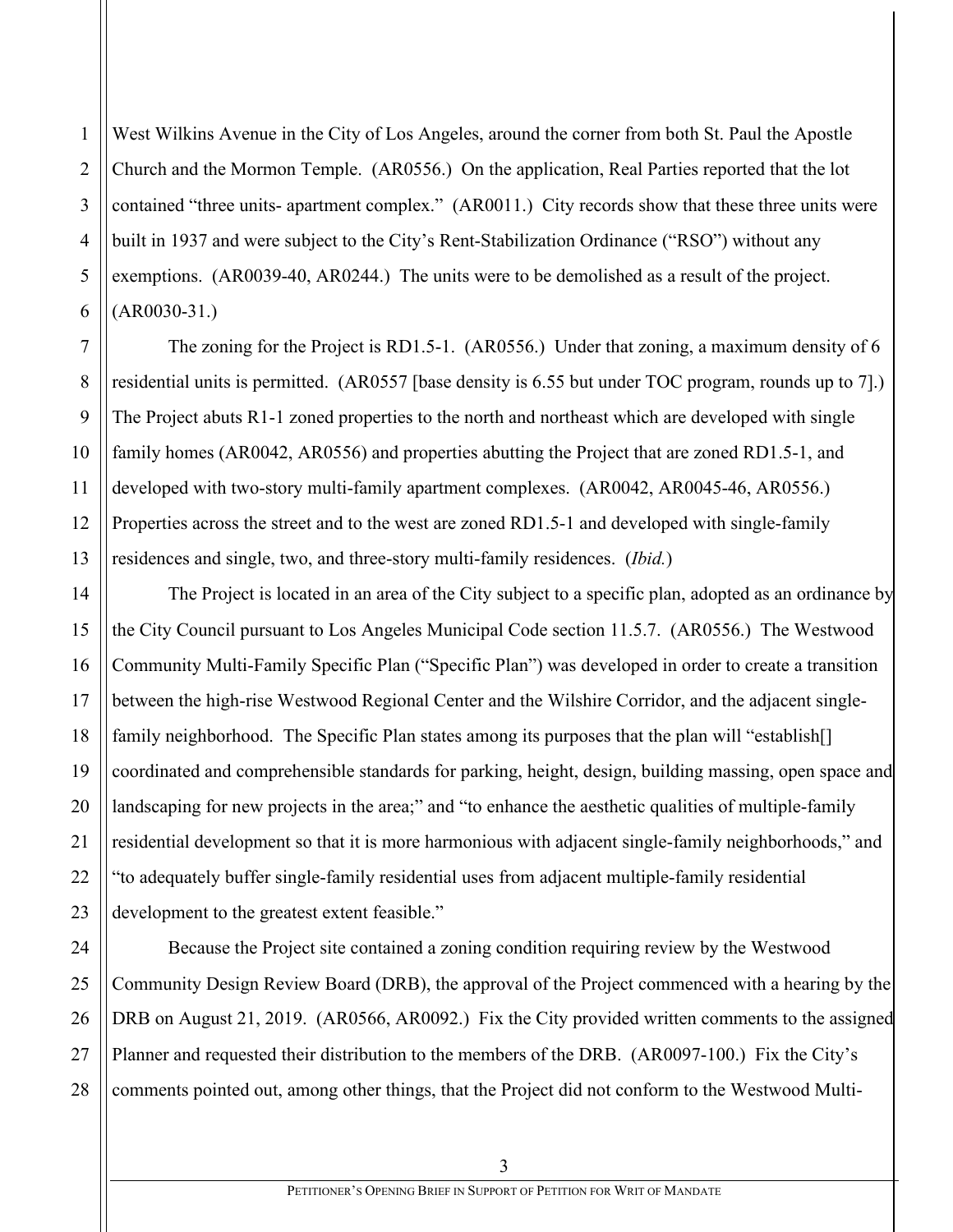1 2 3 4 5 6 7 8 9 10 11 12 13 14 15 16 17 18 19 20 21 22 23 24 25 26 27 28 Family Specific Plan's height limits, parking, open space, and yard requirements. (AR0097-99.) Fix the City also objected to the failure to replace all three units being demolished with affordable units. (AR0099.) Other community members provided written comments objecting to the Project's lack of compatibility with the scale of existing buildings in the neighborhood. (AR0101-103, AR0133-138.) Local residents also attended the hearing to provide comments in support or opposition. (AR0113-125.) A second hearing of the DRB was held on October 2, 2019, at which Real Parties and neighborhood residents again appeared to speak for or against the Project. (AR0154-163.) Real Parties extended time to November 6, 2019 for consideration (AR0164) and further comments were submitted by residents (AR0169-171.) Residents and Real Parties again presented comments for and against the Project on November 6, 2019. (AR0188-212.) On November 6, 2019, the DRB approved the project subject to some aesthetic modifications to colors, materials, and landscaping, as well as the concealment of certain equipment. (AR0213.) On January 13, 2020, a "Director's Determination" was issued to approve the Project, including Transit Oriented Communities Compliance Review and Project Permit Compliance Findings for the Specific Plan. (AR0238-260.) The Director's Determination approved a 22-foot height increase over the maximum 33 feet allowed under the Westwood Community Multi-Family Specific Plan, for a total height of 55 feet. (AR0238.) It also reduced the requested yard on the west side of the property from 8 feet to 5.6 feet, and reduced the open space by 25 percent. (AR0238-239.) These incentives were based on the TOC Guidelines and the provision of 2 units for very low-income households, out of the 10 proposed units. The issuance of the Director's Determination triggered a 15 day appeal period for property owners and tenants within 100 feet. (AR0259.) Carl Shusterman, Helena Freeman, John Gaustad, and Cecelia Evans, neighboring property owners or renters, filed an appeal of the Director's Determination. (AR0320-345.) The appeal objected to the non-compliance with the standards of the Specific Plan, and non-compliance with state density bonus law.<sup>[3](#page-3-0)</sup> (AR0323-329.) A staff report responded to the appeal, contending that it was permissible for the TOC incentives to violate the Specific Plan and thus the findings of consistency with the Specific Plan were therefore supportable. (AR0365-368.)

<span id="page-3-0"></span> $3$  Fix the City also filed comments at the time of the appeal, incorporating the appeal by reference and attaching it. (AR0319.)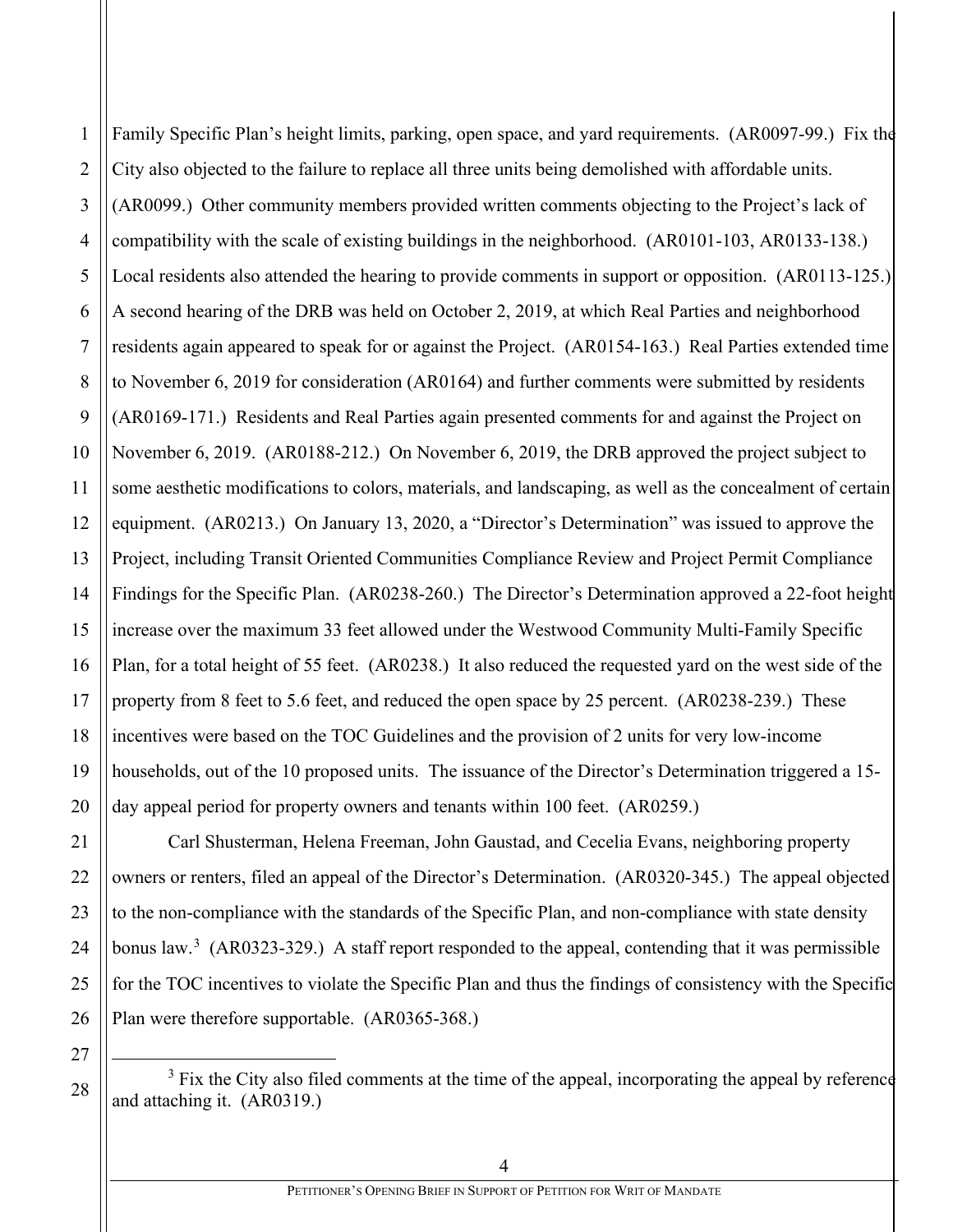1

2

3

The appeal was heard by the City Planning Commission on May 14, 2020. (AR0883.) The Commissioners heard a presentation from the City Planner describing the project and rejecting the arguments made in the appeal. (AR0905-912.) Appellants presented a summary of their appeal points, primarily focusing on the issue of non-compliance with the Specific Plan. (AR0913-915.) A representative of Real Parties' spoke in favor of the project and explained the changes made to the design to accommodate design concerns. (AR0916-919.) During the public comment portion of the item, neighbor John Gaustad noted that city records showed three pre-existing units that are subject to rent control, while the Project was only providing two rent- controlled units, and asked that the appeal be continued while this issue was investigated. (AR0921-922.) Staff responded that the issue had been addressed and that the Housing and Community Investment Department determined that there were no units subject to replacement. (AR0927.) Other neighbors raised concerns regarding the scale of the Project and its potential traffic generation. (AR0920, 922, 923, 925.) The Commission voted to deny the appeal and approve the Project. (AR0929.)

On May 19, 2020, the City Planning Commission's Letter of Decision was mailed. (AR0548.) The decision states what took place at the May 14, 2020 hearing and attaches the Director's Determination. (AR0548-572.) The letter states that "[t]he decision of the Los Angeles City Planning Commission is final and effective upon the mailing of this determination letter and not further appealable." (AR0549.)

## **Transit Oriented Communities Guidelines and Voter Initiative Measure JJJ**

As set forth in the November 10, 2021 Order Regarding First Amended Petition, Procedure Regarding Specific Claim, Briefing Dates, Petitioner will not set forth the facts regarding the City's adoption of the Transit Oriented Communities Guidelines, but will incorporate by reference the Statement of Facts on this issue contained at pages 4-9 of Petitioner's Opening Brief on Issues Related to Transit Oriented Communities Program, dated March 18, 2021. (See RJN, Exh. 2.)

#### **ARGUMENT**

# **I. THE PROJECT AND THE INCENTIVES AWARDED UNDER THE TOC GUIDELINES FATALLY CONFLICT WITH ORDINANCE INITIATIVE MEASURE JJJ**

As set forth in the November 10, 2021 Order Regarding First Amended Petition, Procedure Regarding Specific Claim, Briefing Dates, Petitioner will not set forth the facts regarding the City's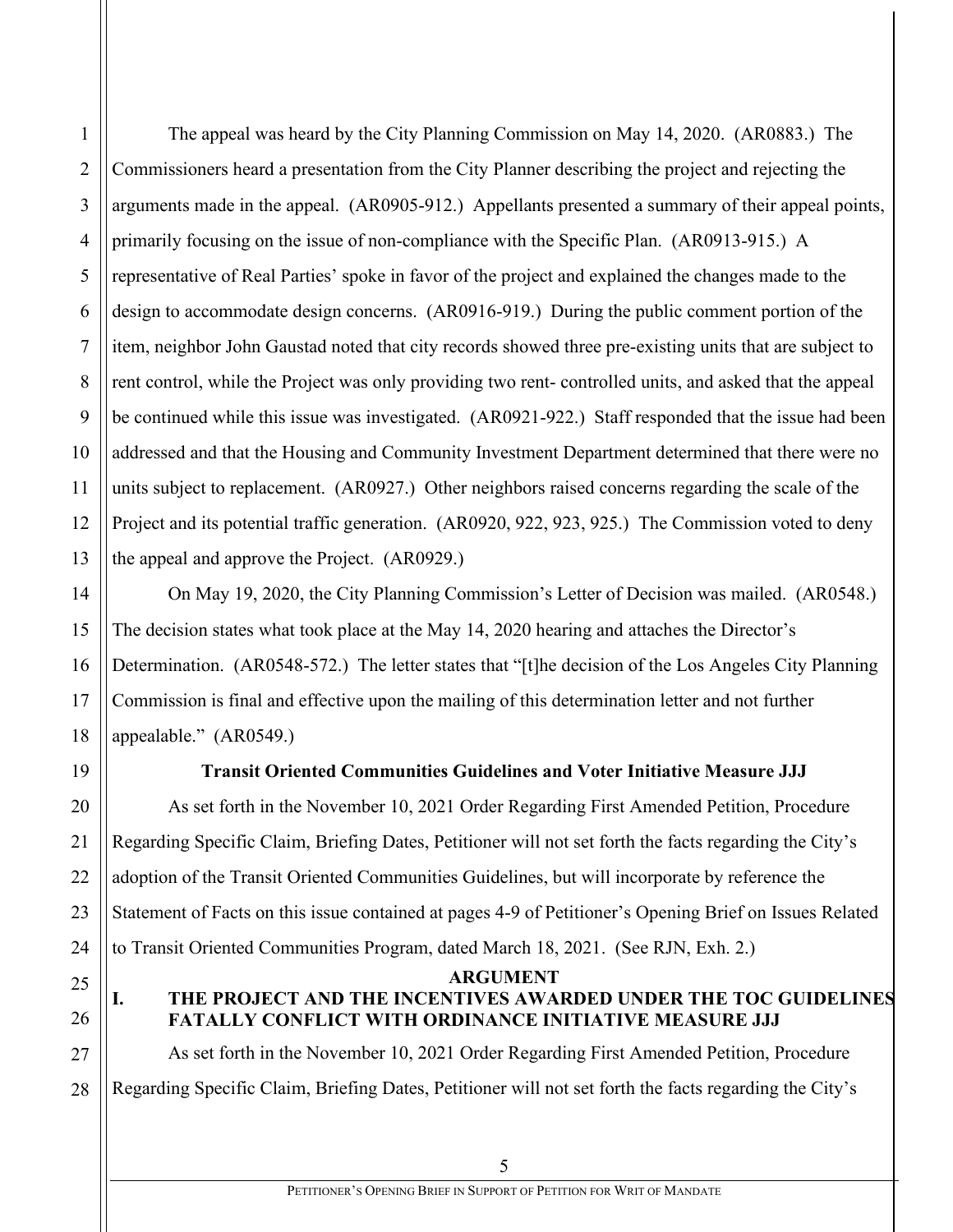1 adoption of the Transit Oriented Communities Guidelines, but will incorporate by reference the Arguments on this issue contained at pages 10-17 of Petitioner's Opening Brief on Issues Related to Transit Oriented Communities Program, dated March 18, 2021, and Reply Arguments at pages 5-18 of Petitioner's Reply Brief on Issues Related to the Transit Oriented Communities Program, dated June 7, 2021. (See RJN, Exhs. 2 & 3.) The Project's entitlements depend on the following incentives from the Transit Oriented Communities Guidelines: a 22-foot increase in building height to allow 55 feet in lieu of the maximum 33 feet allowed under the Specific Plan, a reduction in west side yard from 8 feet to 5.6 feet, and a 25 percent reduction in open space from the requirements of the Specific Plan. (AR0550- 551.) These deviations from the Specific Plan and generally applicable requirements in the RD1.5 zone were not approved by the City Council as legislative entitlements, nor as modifications to the Specific Plan, but granted as incentives pursuant to the TOC Guidelines. No application was submitted to the City for a specific plan exception, adjustment, or amendment.

## **II. THE WESTWOOD COMMUNITY MULTI-FAMILY SPECIFIC PLAN REQUIREMENTS CANNOT BE OVERRIDEN BY THE TRANSIT ORIENTED COMMUNITIES GUIDELINES**

The Project does not conform to the requirements of the Westwood Community Multi-Family Specific Plan. The Specific Plan applies to very specifically identified properties around the Westwood neighborhood. (RJN, Exh. 1, pp. 2-8.) The purpose of the plan is to "enhance the future development of the area by establishing coordinated and comprehensible standards for parking, height, design, building massing, open space and landscaping for new projects in the area;" and to "promote orderly, attractive and harmonious multiple-family residential development in the Westwood community which takes into consideration the architectural character and environmental setting of the community." (*Id.*, p. 9.) In addition, the Specific Plan directly addresses the scale and intensity of multiple family development near single family homes by "enhance[ing] the aesthetic qualities of multiple-family residential development so that it is more harmonious with adjacent single-family neighborhoods;" and "buffer[ing] singlefamily residential uses from adjacent multiple-family residential development to the greatest extent feasible." (*Ibid.*)

The Specific Plan requirements are intended to prevail over other requirements of the Municipal Code. "Whenever this Specific Plan contains provisions which differ from the provisions contained in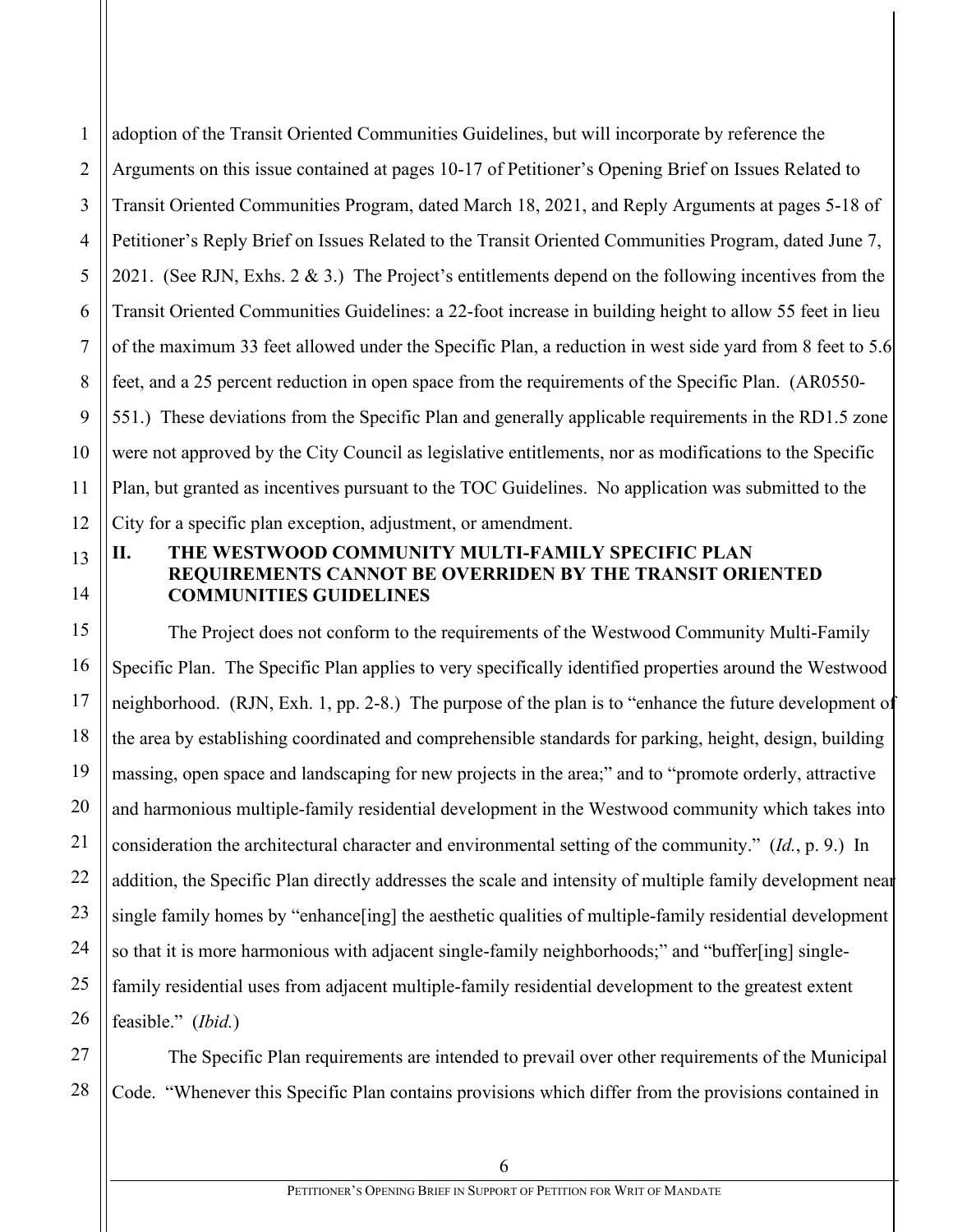1 2 3 Chapter I of the Los Angeles Municipal Code*, the Specific Plan shall prevail and supersede the applicable provisions of that Code.*" (RJN, Exh. 1, p. 10 [emphasis added].) The Specific Plan may be amended in accordance with the procedure of Los Angeles Municipal Code section 11.5.7, which also provides for granted adjustments or modification to the requirements of the Specific Plan on a projectby-project basis. (See RJN, Exh. 4, pp. 3-5.)

The Specific Plan contains detailed height and setback regulations and requirements. In the area governed by the Specific Plan, if the average height of the single-family houses within 100 feet of the subject property is less than 34 feet, the building height shall be limited to a maximum of 33 feet in height. If the average height is between 34 and 45 feet, the building height is limited to a maximum of 45 feet. (RJN, Exh. 1, pp. 10-11.) Projects that are across the street and within 200 feet of an R1 zone must provide additional setbacks on the front elevation of the property. Each level above the first habitable level must be set back 10 feet from the level below it. Setbacks are not required for structures with a height of 33 feet or less. (*Id.*, p. 12.) The Specific Plan prescribes 350 feet of open space per unit in RD zoned properties. (*Id.*, p. 11.)

Under the Specific Plan and the zoning code, the Project is limited to 33 feet in height and is required to provide 3,500 square feet of open space. (AR0558.) The City approved the Project allowing a 55-foot high structure and only 2,627 square feet of open space, roughly a 25 percent reduction. (*Ibid.*) The Municipal Code contains specific processes for adjustments, which are required to be adhered to by the Specific Plan. (RJN, Exh. 1, p. 10; Exh. 4, pp. 3-4.) *Adjustments are limited to 10 percent of the designated height limit, or 20 percent of open space requirements*. (RJN, Exh. 4, p. 3.) There are also provisions that allow exceptions to specific plan standards. (*Id.*, p. 4.) None of these provisions were applied here; the City treated the TOC Incentive program as if it superseded the requirements of the Specific Plan.

The Project exceeds these limitations in spite of the clear statement in the Specific Plan that its provisions are to be applied in the face of contrary provisions in the Municipal Code. The TOC program provisions in the Municipal Code does not contain any provision allowing its incentives to supersede the requirements of a specific plan. The Specific Plan requirements should govern the development of the Project here.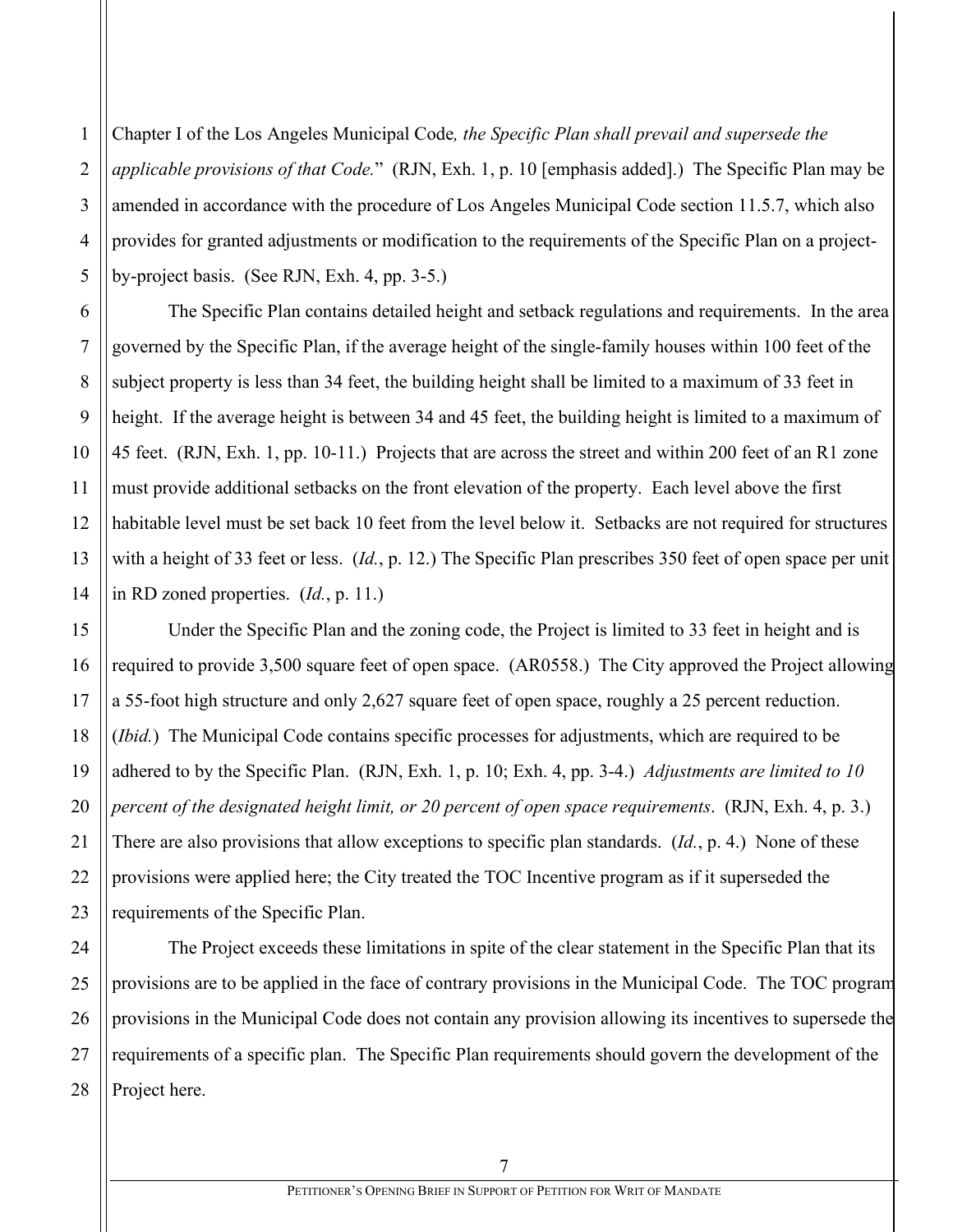1 2

## **III. THE PROJECT'S APPROVAL DID NOT INCLUDE SUFFICIENT AFFORDABLE UNITS UNDER STATE LAW**

The current building at the Project site provided three rental units that are regulated by the Rent Stabilization Ordinance, yet replacement units for these rent-controlled properties was not required as provided by state law. (AR0040.) Assembly Bill (AB) 2556 amended section 65915 of the Government Code in 2016, effective on January 1, 2017. (RJN, Exh. 5.) AB 2556 requires that housing developments seeking density bonuses must replace any dwelling units that are "subject to any . . . form of rent or price control through a public entity's valid exercise of its police power." (Gov. Code, § 65915, subd.  $(c)(3)(A)$ .) Housing developments are only eligible for TOC Incentives if they "meet<sup>[]</sup> any applicable replacement requirements of California Government Code section 65915(c)(3)." (RJN, Exh. 6, p. 1 [LAMC 12.22 A.31 (b)(1)].)

The purpose of the Rent Stabilization Ordinance is to "regulate rents so as to safeguard tenants from excessive rent increases, while at the same time providing landlords with just and reasonable returns from their rental units." (RJN, Exh. 7, p. 2.) The law applies to rental housing constructed prior to October 1, 1978. (*Id.* at p. 4.) Such units are required to register with the City. (*Id.* at p. 7.) The RSO regulates withdrawal from the rental market under the Ellis Act (Government Code section 7060 et seq.). (RJN, Exh. 7, pp. 29-34.) "If a landlord desires to offer for rent or lease a rental unit that was the subject of a Notice of Intent to Withdraw . . ." the landlord must file a "Notice of Intention to Re-Rent Withdrawn Accommodations." (*Id.* at p. 31.) The RSO regulates the amount of rent that may be charged for such re-rented accommodation that had been removed from the market under the Ellis Act. (*Id.* at p. 32.)

The City's records for 10757 West Wilkins show that the property contained three units subject to the City's Rent Stabilization Ordinance (RSO), which is the rent control program of the City of Los Angeles and that there were no exemptions for those units. (AR0040.) Nor do the City records reflect a withdrawal of the unit under the Ellis Act. (*Ibid.*) Additionally, the City of Los Angeles's text-based service confirmed on December 18, 2021, that 10757 West Wilkins Avenue is subject to the RSO ordinance. (Declaration of Beverly Grossman Palmer, ¶¶ 2-4.) During the approval process, the Los Angeles Housing & Community Investment Department (HCIDLA) determined that no replacement units were required because "Per the Rent Stabilization Ordinance (RSO) Unit, the property received an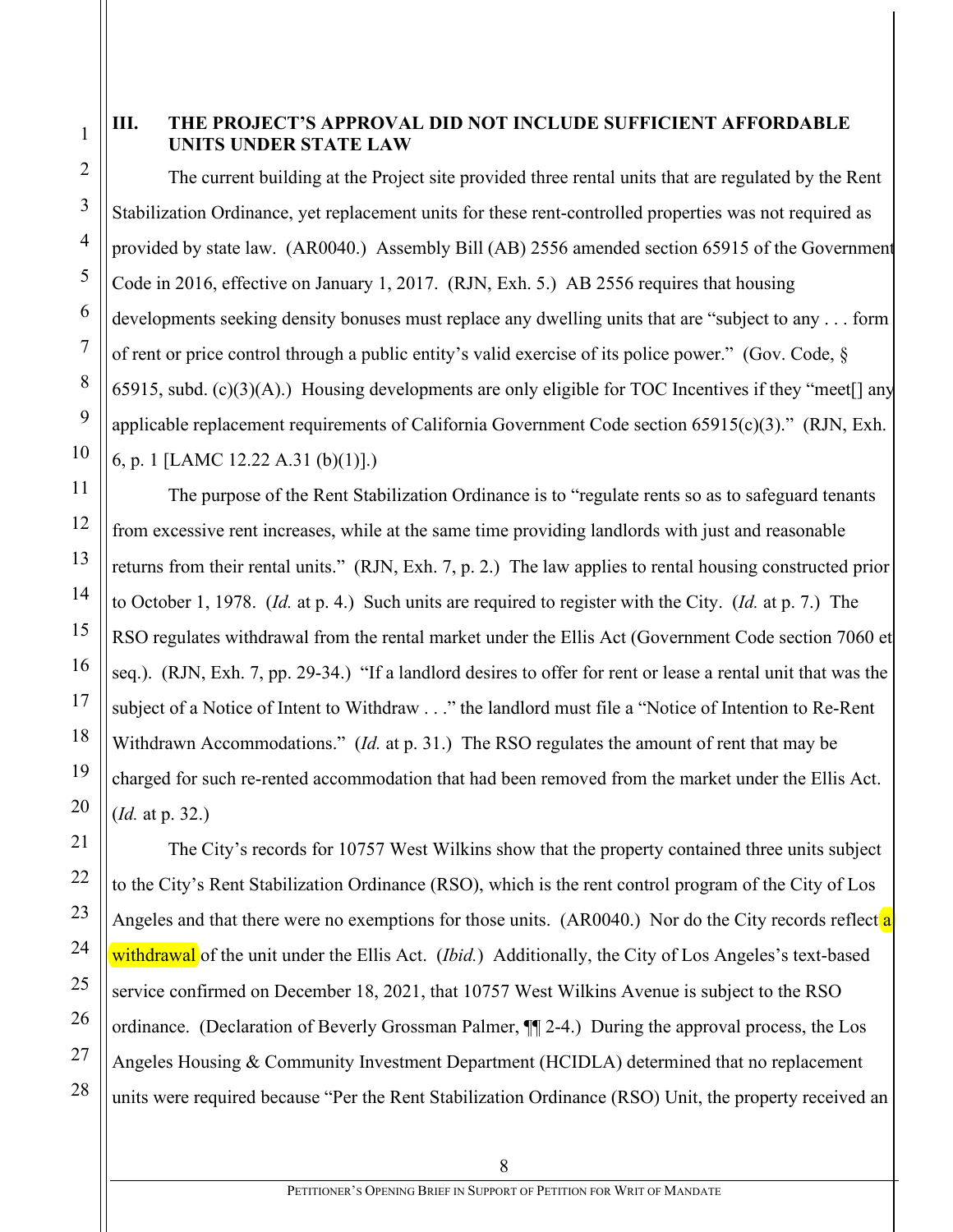exemption from the RSO because it was **Ellis'd in 2003."** (AR0061-63.) Based on the statement that units were "Ellis'd," or removed from the rental market, "HCIDLA has determined that there were no residential units built or demolished on the properties within the last five (5) years. No AB 2556 replacement affordable units are required." (AR0062.)

No further investigation was undertaken, in spite of the fact the units were still listed as RSO units, were not listed as Ellis units, and even if the units had been removed from the rental market nearly 20 years earlier, would still be subject to the RSO if they were re-rented after removal from the rental market. Even if the units were never re-rented, the RSO requires that RSO units removed under the Ellis Act be replaced and be subject to the RSO. (RJN, Exh. 7, p. 33 [LAMC, § 151.28, "if rental units subject to the [RSO] were demolished subsequent to September 29, 2006, the effective date of these provisions, without complying with the requirements of section 151.22 through 151.28, then all replacement units constructed on the same property shall be deemed subject to the [RSO]"].) The Housing Department's comment that the units were Ellis'd and therefore not subject to the RSO or needing to be replaced is factually and legally inaccurate.

Neighbors requested an investigation whether these units were, in fact, being re-rented, as the property appeared to be inhabited. The City's cursory conclusion, which is not supported by the evidence before it, does not support the City's determination not to require the appropriate number of replacement units.

No replacement units were required by the Planning Director or CPC, despite the request by Fix the City and other neighboring residents. Instead of three very low-income units, the approved project is only providing two very low-income units, and these will not be regulated as replacement units under the RSO.

Government Code section 65915, subdivision (c) establishes the requirement for replacement units under the TOC program, as set forth in Los Angeles Municipal Code section 12.22. A 31(b)(1). Under state law, if the income of the household that occupies the unit is not known, it is to be rebuttably presumed that lower-income renter households occupied these units in the same proportion of lowerincome renter households within the jurisdiction, according to the most recent data from United States Department of Housing and Urban Development's Comprehensive Housing Affordability Strategy

1